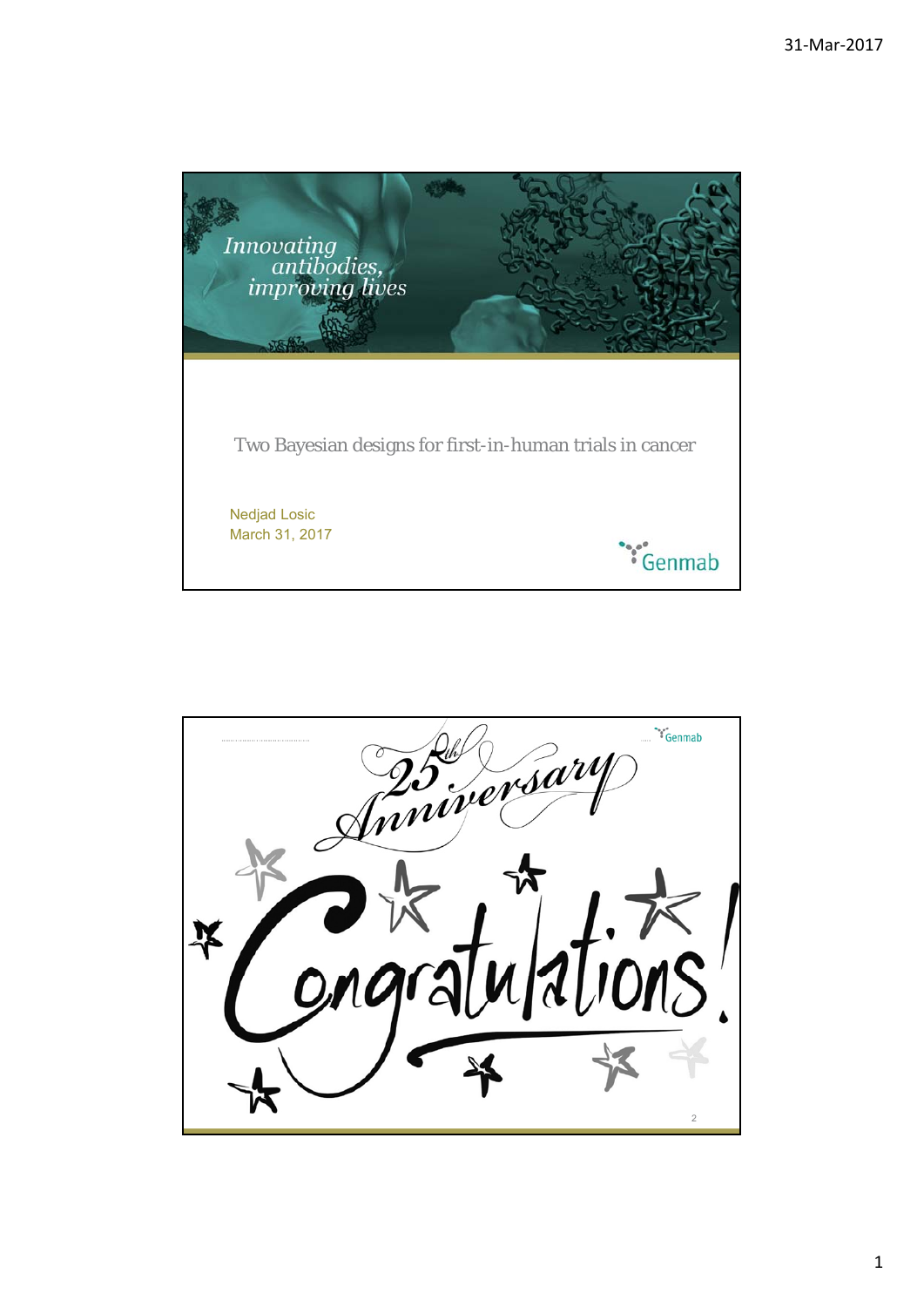## Agenda

## **Two Bayesian designs for first-inhuman trials in cancer**

- Quick intro to first-in-human trials in cancer
- Continual Reassessment Method (CRM)
	- modified CRM (mCRM)
- Bayesian Optimal Interval Design (BOIN)



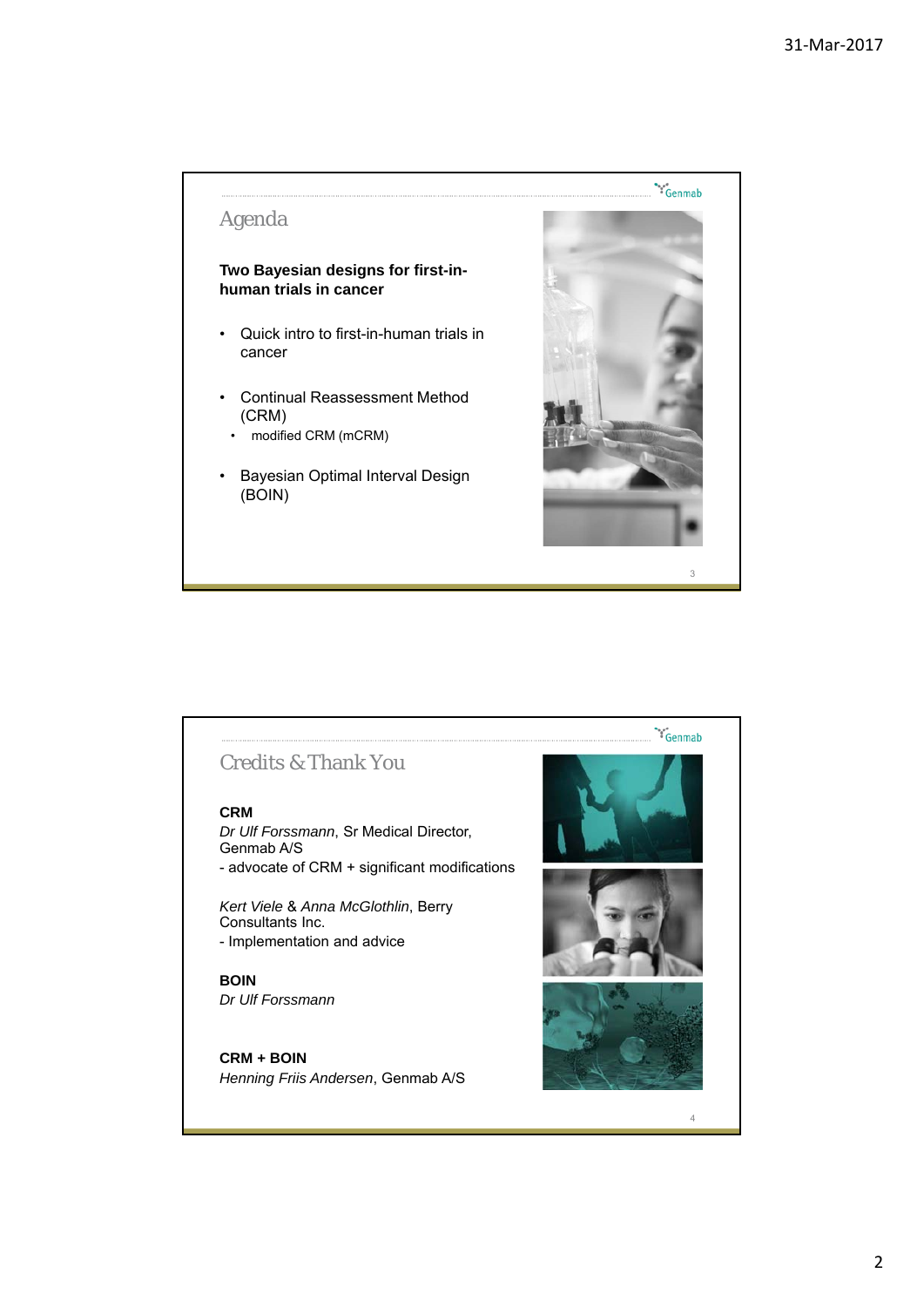

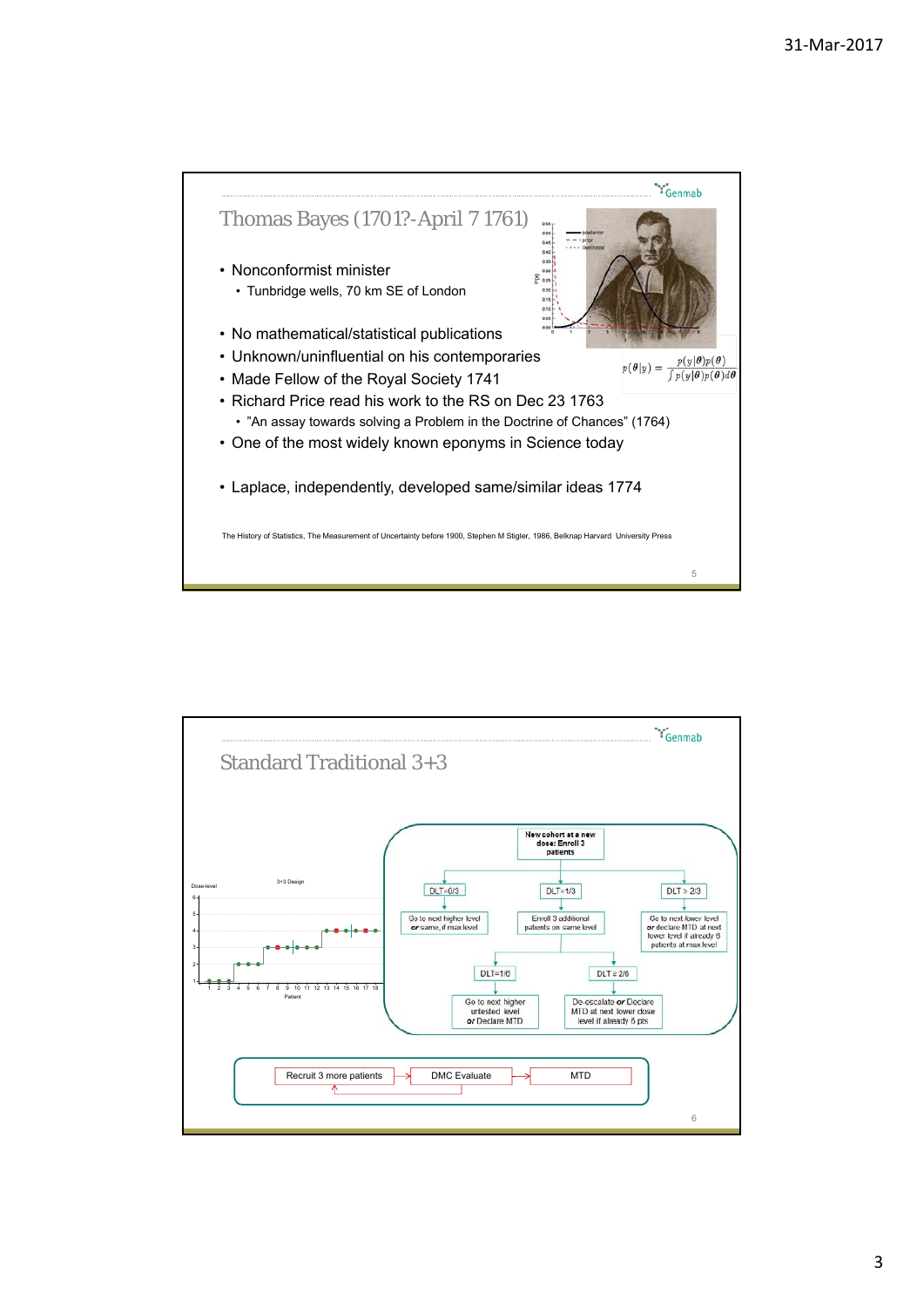| Dose Limiting Toxicities (DLTs)                     |                                                                                                                                                                                                                       |  |
|-----------------------------------------------------|-----------------------------------------------------------------------------------------------------------------------------------------------------------------------------------------------------------------------|--|
| Table 5-2                                           | Criteria for defining dose-limiting toxicities                                                                                                                                                                        |  |
| <b>Toxicity</b>                                     | Any of the following criteria:                                                                                                                                                                                        |  |
| <b>Hematology</b>                                   | $\geq$ CTCAE grade 3 neutropenia (ANC < 1.0 x 10 <sup>9</sup> /L)                                                                                                                                                     |  |
|                                                     | ≥ CTCAE grade 3 thrombocytopenia (platelets < 50 x 10 <sup>9</sup> /L)                                                                                                                                                |  |
|                                                     | ≥ CTCAE grade 3 anemia (Hgb < 8.0 g/dL)                                                                                                                                                                               |  |
|                                                     | Febrile neutropenia (ANC < 1.0 x 10 <sup>9</sup> /L, fever ≥ 38.5°C)                                                                                                                                                  |  |
| Renal                                               | Serum creatinine > 2 x ULN                                                                                                                                                                                            |  |
| <b>Hepatic</b>                                      | ≥ CTCAE grade 3 total bilirubin (> 3 x ULN)                                                                                                                                                                           |  |
|                                                     | ≥ CTCAE grade 2 total bilirubin and ≥ CTCAE grade 2 ALT                                                                                                                                                               |  |
|                                                     | ≥ CTCAE grade 3 ALT                                                                                                                                                                                                   |  |
| <b>Pancreatic</b>                                   | ≥ CTCAE grade 2 pancreatitis                                                                                                                                                                                          |  |
|                                                     | ≥ CTCAE grade 3 amvlase or lipase                                                                                                                                                                                     |  |
| Cardiac                                             | $\geq$ CTCAE grade 3                                                                                                                                                                                                  |  |
| Dermatologic                                        | ≥ CTCAE grade 2 phototoxicity                                                                                                                                                                                         |  |
|                                                     | Any skin toxicity or rash resulting in interruption of LDK378 for >21<br>consecutive days                                                                                                                             |  |
| Ocular                                              | Any ≥ CTCAE grade 3                                                                                                                                                                                                   |  |
| Other adverse events                                | ≥ CTCAE grade 3 vomiting or nausea despite optimal anti-emetic<br>therapy                                                                                                                                             |  |
|                                                     | ≥ CTCAE grade 3 diarrhea despite optimal anti-diarrhea treatment                                                                                                                                                      |  |
|                                                     | Any ≥ CTCAE grade 3 AE, except for the exclusions noted below                                                                                                                                                         |  |
|                                                     | In view of the Investigators and Novartis any other unacceptable toxicity<br>encountered                                                                                                                              |  |
| <b>Exceptions to DLT</b>                            | CTCAE grade 3 or 4 elevations in alkaline phosphatase                                                                                                                                                                 |  |
| criteria                                            | < 72 hours of CTCAE grade 3 fatigue                                                                                                                                                                                   |  |
| CTCAE version 4.0 will be used for all grading.     |                                                                                                                                                                                                                       |  |
|                                                     | Patients may receive supportive care (eg. PRBCs) as per local institutional guidelines.                                                                                                                               |  |
| the prohibited medications listed in this protocol. | Optimal therapy for vomiting or diarrhea will be based in institutional guidelines, with consideration of                                                                                                             |  |
| ULN, upper limit of normal,                         | Abbreviations: AE, adverse event: ALT, alanine aminotransferase; ANC, absolute neutrophil count; CTCAE,<br>Common Terminology Criteria for Adverse Events: DLT, dose-limiting toxicity; PRBC, packed red blood cells; |  |

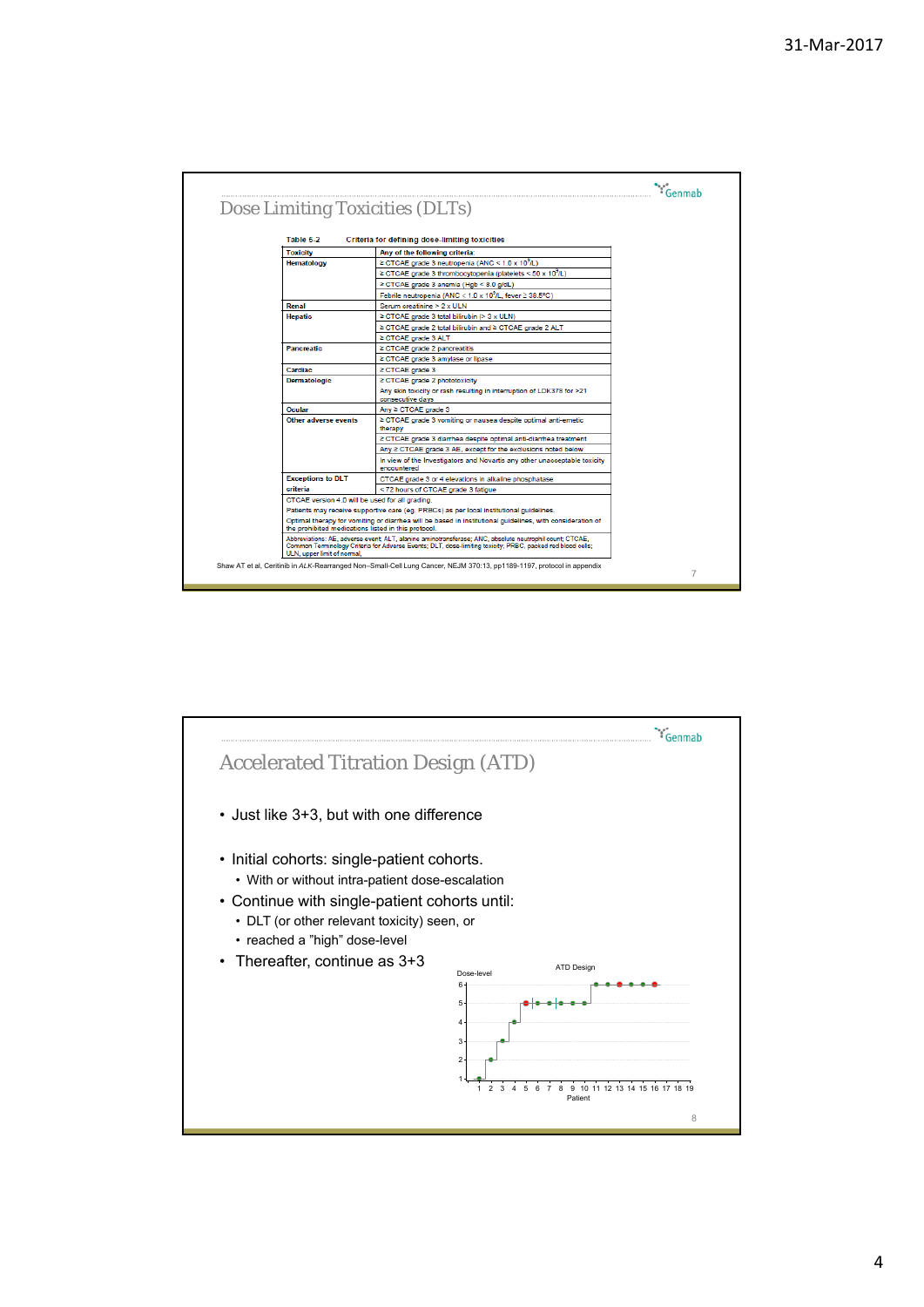



5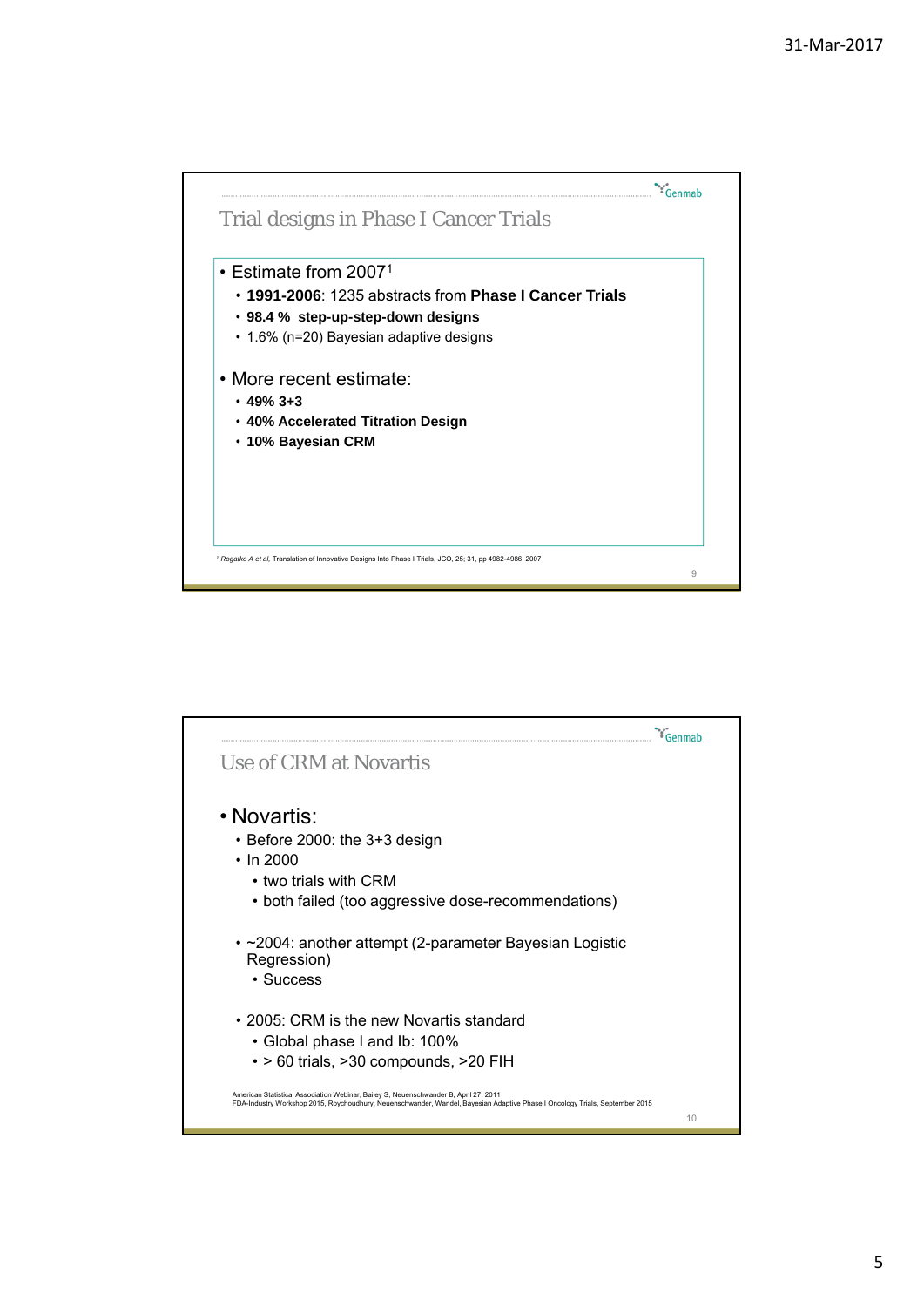

|                         | $CRM$ $2/2$                                                                                                                                                            |  |
|-------------------------|------------------------------------------------------------------------------------------------------------------------------------------------------------------------|--|
|                         |                                                                                                                                                                        |  |
|                         |                                                                                                                                                                        |  |
|                         | The Continual Re-assessment Method                                                                                                                                     |  |
| <b>Step</b>             |                                                                                                                                                                        |  |
| $\mathbf{1}$            | Assume prior for $\theta$                                                                                                                                              |  |
| $\overline{2}$          | Treat 1 patient, at dose level closest to current estimate of the MTD                                                                                                  |  |
| $\overline{\mathbf{3}}$ | Observe DLT outcome                                                                                                                                                    |  |
| $\overline{a}$          | Compute posterior and update $\beta$ : Treat the next patient at the level closest to the<br>updated estimate of the MTD, based on posterior distribution of $\beta$ . |  |
|                         | Treat the next patient at model-based MTD-estimate:                                                                                                                    |  |
|                         | $d_{i+1} = \arg \min_{d_{i}}  p(d_{i}, \hat{\beta}_{i}) - TTL ,$                                                                                                       |  |
|                         | where $p(d_i, \beta)$ = probability of DLT on dose-level i,                                                                                                            |  |
|                         | $\hat{\beta}_i = \frac{\int_{-\infty}^{\infty} \beta L_i(\beta; d, \mathbf{y}) dF(\beta)}{\int_{-\infty}^{\infty} L_i(\beta; d, \mathbf{y}) dF(\beta)}$                |  |
|                         |                                                                                                                                                                        |  |
|                         | as well as                                                                                                                                                             |  |
|                         | $L_i(\beta; d, y) = \prod_{i=1}^i p(d_i, \beta)^{DLT_j} [1 - p(d_i, \beta)]^{1-DLT_j}$                                                                                 |  |
|                         | $F(\beta)$ : a priori distribution for $\beta$ , d <sub>i</sub> : dose level for patient <i>j</i> , <i>DLT</i> <sub>i</sub> : DLT outcome (0, 1)                       |  |
|                         | for patient j.                                                                                                                                                         |  |
|                         | Compute by numerical integration, e.g. MCMC.                                                                                                                           |  |
| 5                       | Repeat Steps 1-5 until sufficient precision in estimate of $\beta$ , or $N_{max}$ reached.                                                                             |  |
|                         | MTD= the dose that would have been given to the $(N+1)^{st}$ patient.                                                                                                  |  |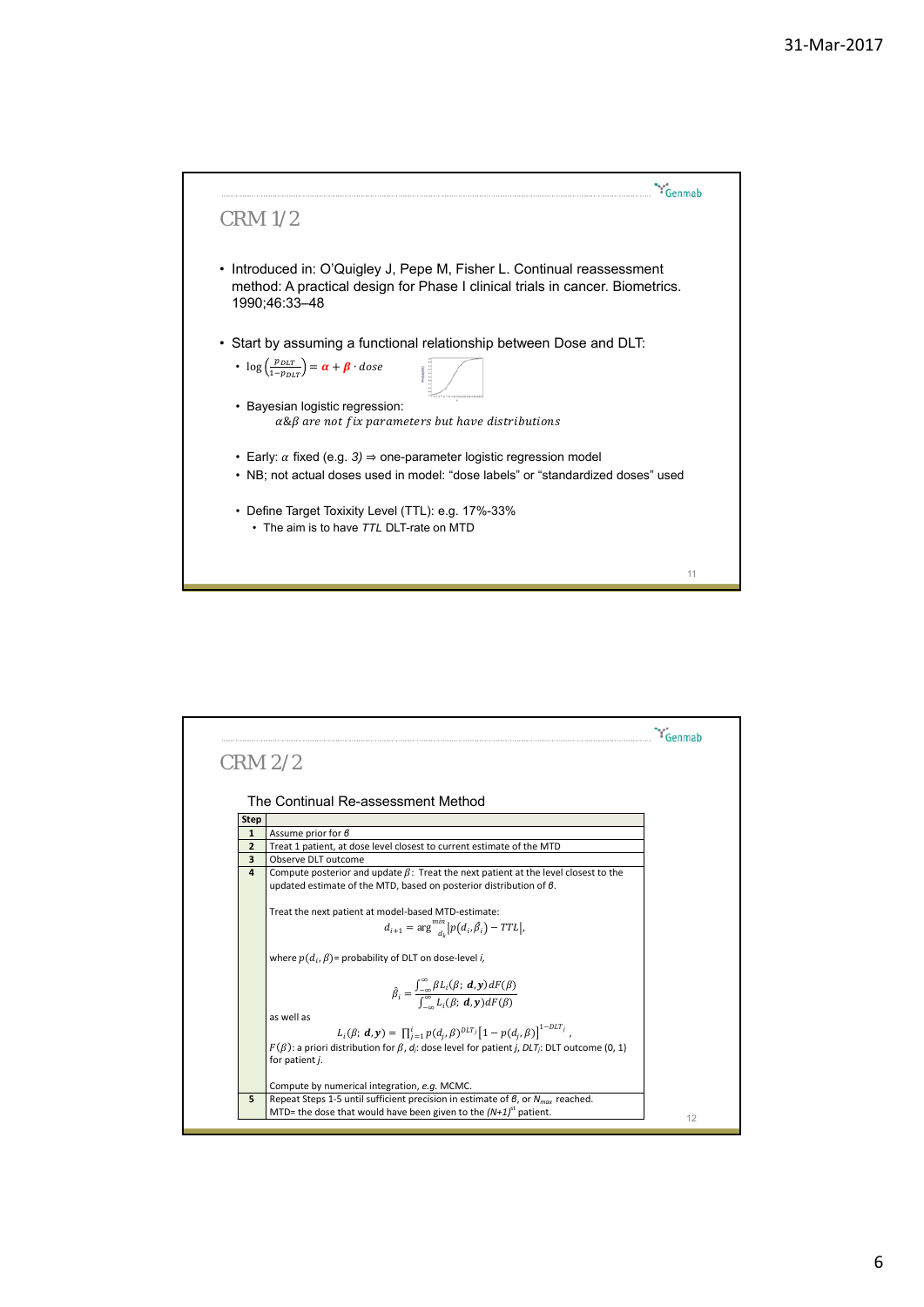

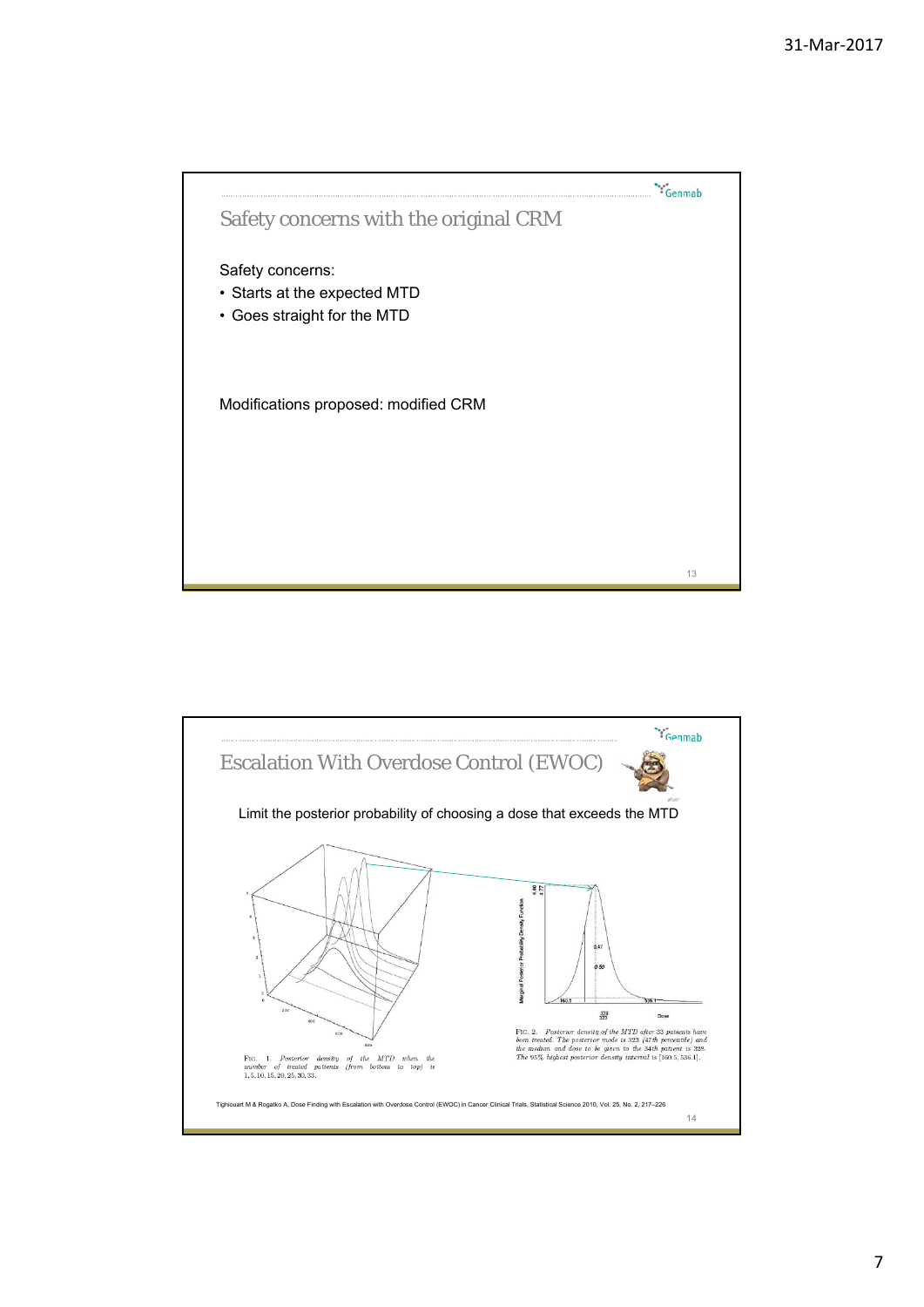



8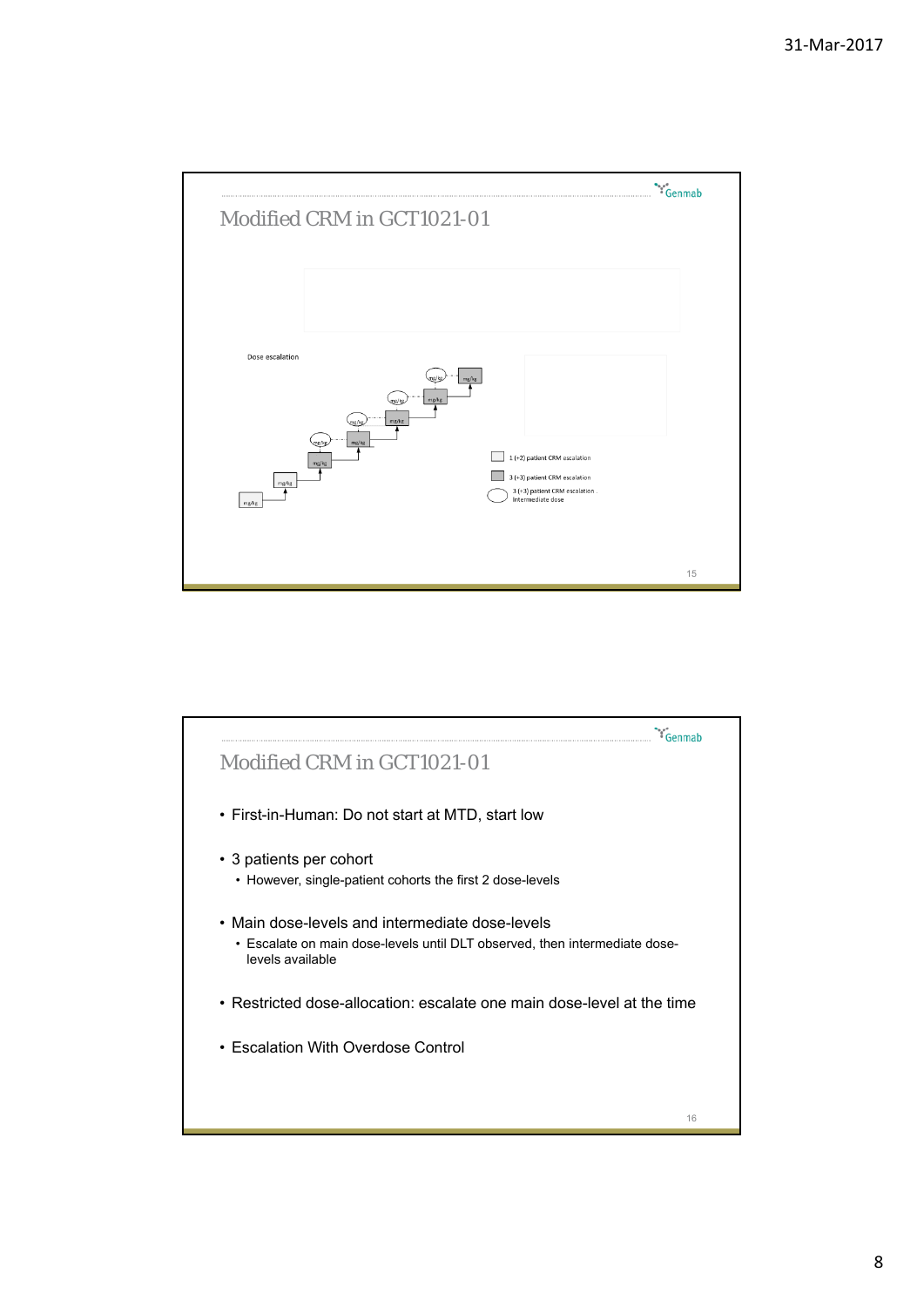

|                               | Overview of start dose and MTD in some (MMAE-) ADC Phase 1 trials <sup>1</sup> |                       |                       |                 |                               |                             |                            |                                                               |
|-------------------------------|--------------------------------------------------------------------------------|-----------------------|-----------------------|-----------------|-------------------------------|-----------------------------|----------------------------|---------------------------------------------------------------|
|                               |                                                                                | <b>Drug</b>           |                       |                 |                               |                             | Dose                       |                                                               |
| <b>Drug</b>                   | Name                                                                           | Company               | <b>Target</b>         | Linker          | Indication                    | <b>Ph1 Doses</b><br>(mg/kg) | Ph <sub>1</sub><br>Regimen | <b>MTD</b><br>(mg/kg)                                         |
| Adcetris                      | <b>Brentuximab</b><br>vedotin                                                  | Seattle<br>Genetics   | CD30                  | VC.             | HL & ALCL                     | $0.4 - 1.4$<br>$1.2 - 2.7*$ | 01W<br>Q3W                 | 1.8                                                           |
| CDX-011                       | Glembatumumab<br>vedotin                                                       | Celldex               | <b>GPNMB</b>          | VC              | Breast                        | $0.03 - 2.63$               | Q1W<br>Q2/3W<br>Q3W        | 1.88                                                          |
| DCDT2980S                     | Pinatuzumab<br>vedotin                                                         | Genentech/<br>Roche   | CD22                  | MC-VC-<br>PABC  | NHL <sub>&amp;</sub><br>DLBCL | $0.1 - 3.2$                 | Q3W                        | 2.4                                                           |
| PSMA-ADC                      |                                                                                | Progenics             | PSMA                  | VC              | metCRPC                       | $0.4 - 2.8$                 | Q3W                        | 2.5                                                           |
| DCDS4501A                     | Polatuzumab<br>vedotin                                                         | Genentech/<br>Roche   | CD79n                 | MC-VC-<br>PABC. | NHL &<br><b>DLBCL</b>         | $0.1 - 2.4$                 | Q3W                        | In Ph2: '2.5 or<br>2.3'. Latter<br>'appropriate' <sup>2</sup> |
| ASG5F                         | ×,                                                                             | Agensys<br>(Astellas) | <b>SLC44A4</b>        | Vc.             | Prost, gastr<br>& pancr       | $0.3 - 1.5$<br>$0.3 - 3$    | Q1W<br>Q3W                 | 1.2<br>2.4                                                    |
| MLN0264                       | ×,                                                                             | Millenium             | Guanylyl<br>cyclase C | <b>ND</b>       | GI                            | $0.3 - 1.8$                 | Q3W                        | ND but $> = 1.8^3$                                            |
| HuMax-TF-<br>ADC <sup>4</sup> | Tisotumab vedotin                                                              | Genmab                | <b>TF</b>             | VC.             | Solid<br>tumors               | $0.3 - 2.6$                 | Q3W                        | 2.0<br>Mean MTD $\sim$ 2.1 mg/kg                              |

9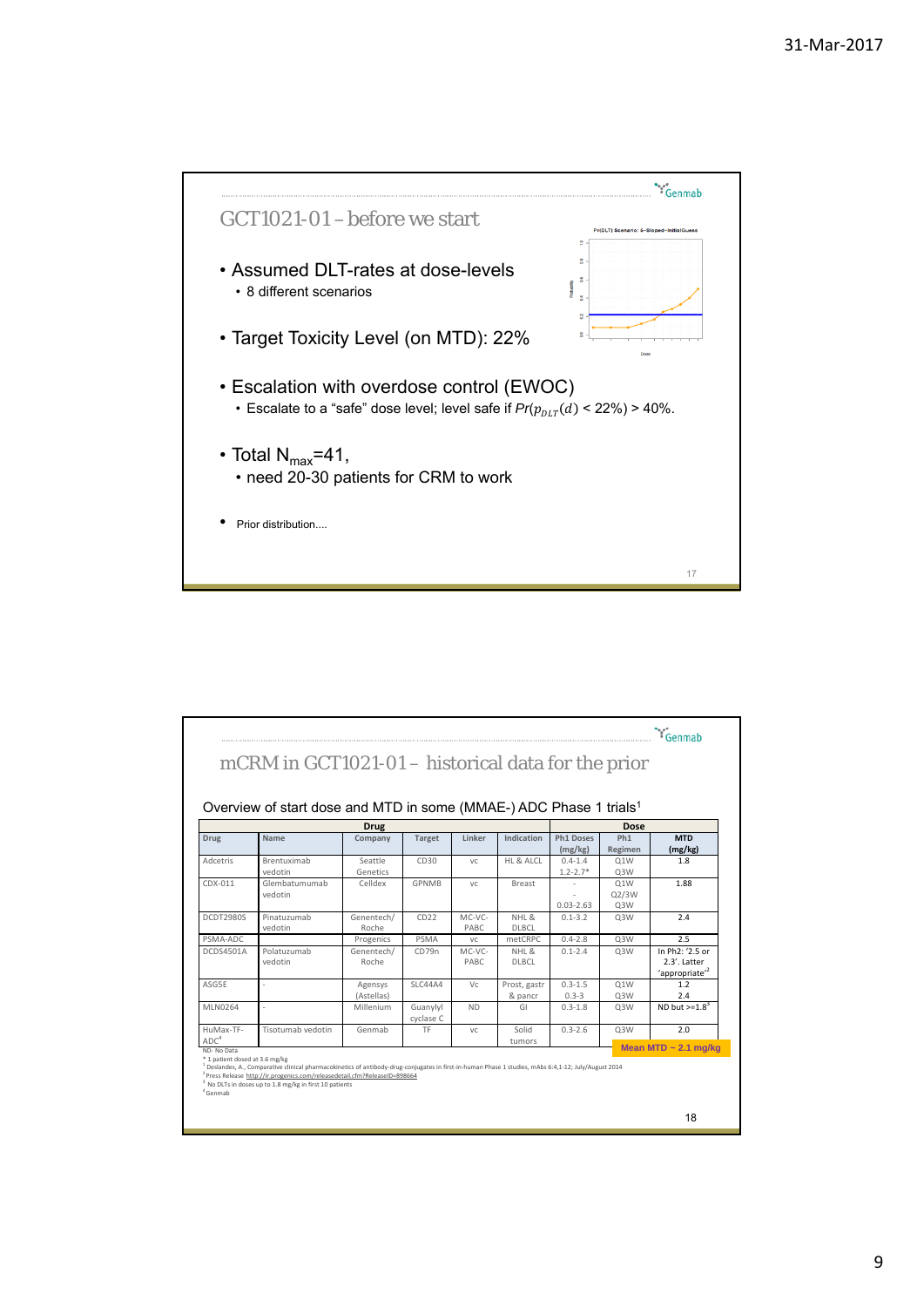

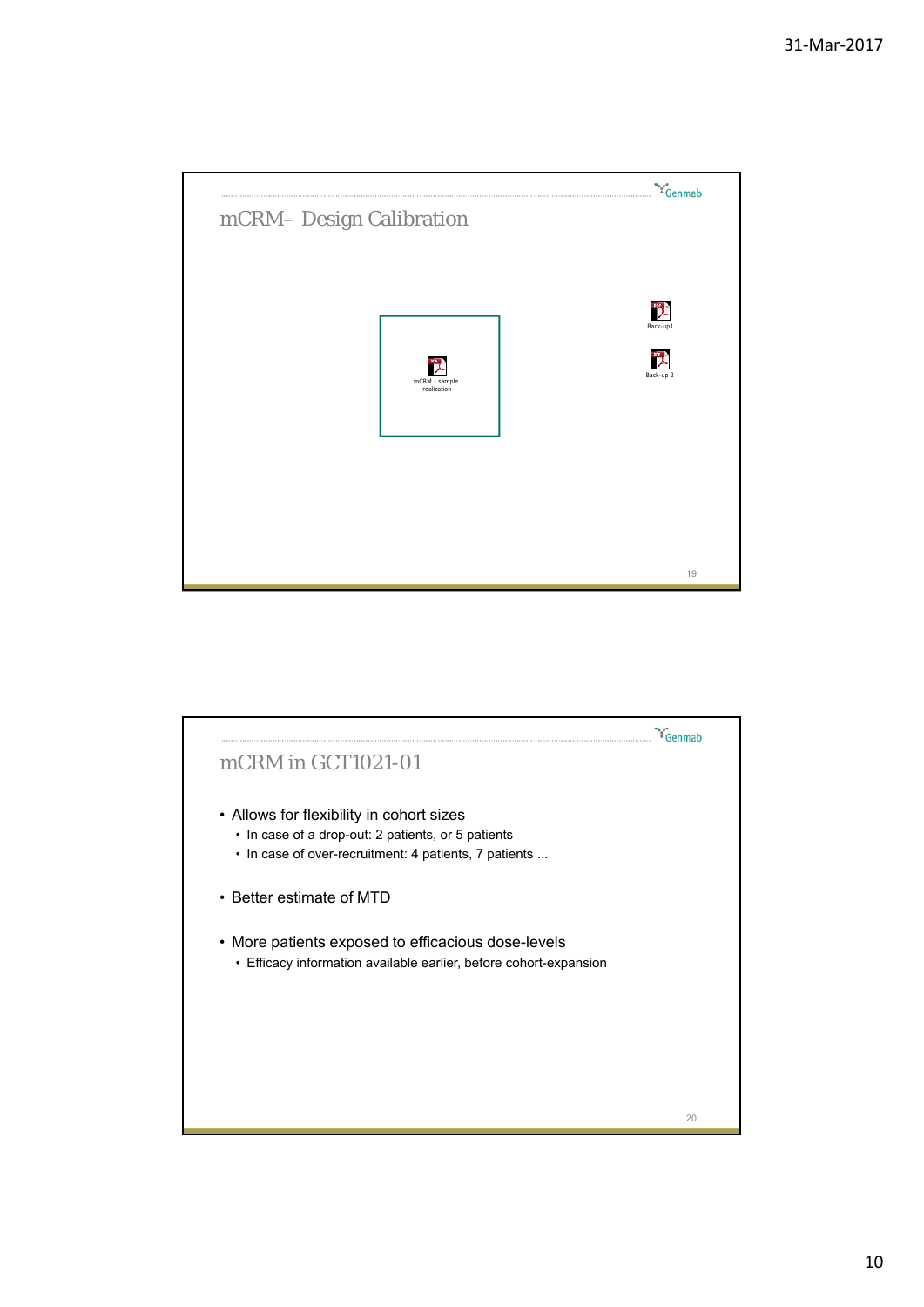

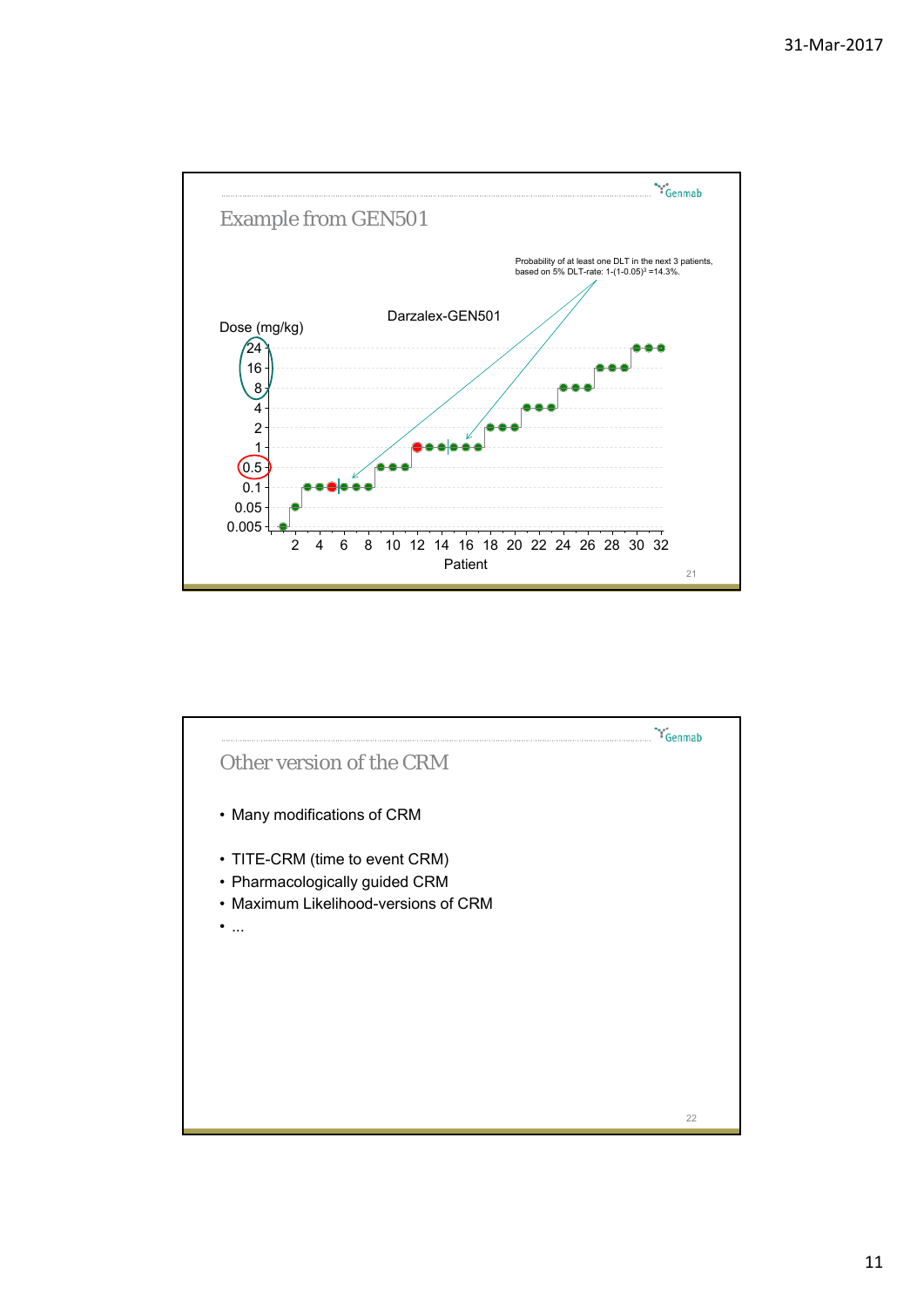

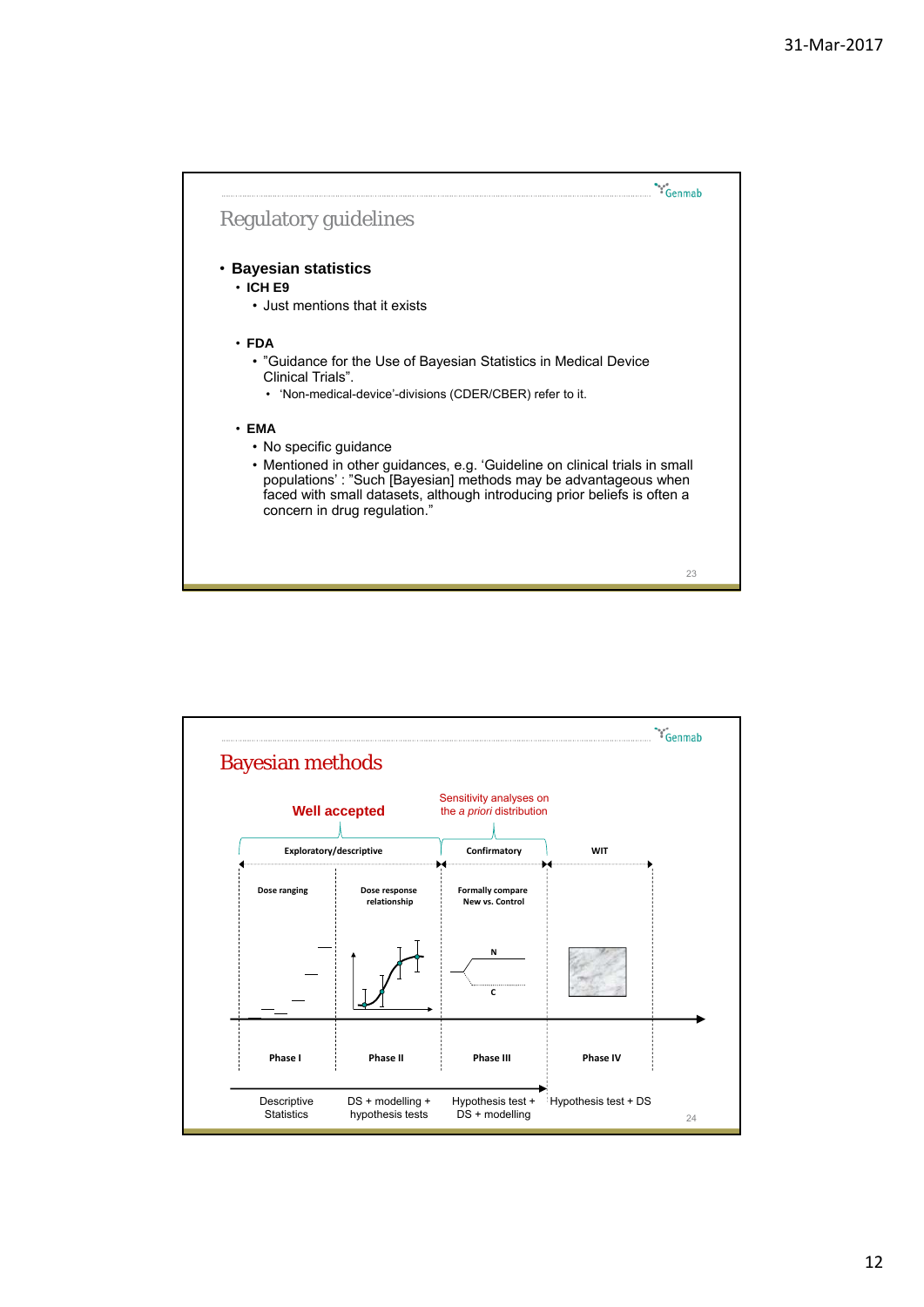

| SAS I | Chang M, Adaptive Design Theory and Implementation Using<br>SAS and R, Second Edition, CRC, Chapman and Hall, 2014                           | PROC IML<br>1-parameter power: $p_i^{e^u}$                                                                                           |
|-------|----------------------------------------------------------------------------------------------------------------------------------------------|--------------------------------------------------------------------------------------------------------------------------------------|
|       | Ed. Menon, SM & Zink RC, Modern Approaches to Clinical<br>Trials Using SAS, Classical Adaptive and Bayesian Methods,,<br>SAS Institute, 2015 | PROC IML<br>1-parameter power: $p_i^{e^{\alpha}}$                                                                                    |
|       | DIY                                                                                                                                          | PROC MCMC<br>Example 54.3 for inspiration                                                                                            |
| R     | <b>CRM</b>                                                                                                                                   | 1-parameter hyperbolic or<br>1-parameter logistic CRM                                                                                |
|       | <b>DFCRM</b><br><b>BCRM</b>                                                                                                                  | 1-parameter logistic CRM<br>1-parameter hyperbolic or<br>1-parameter power or<br>1-parameter logistic or<br>2-parameter logistic CRM |
|       | <b>POCRM</b>                                                                                                                                 | Partial order CRM - for drug<br>combination trials                                                                                   |
|       | etc.                                                                                                                                         |                                                                                                                                      |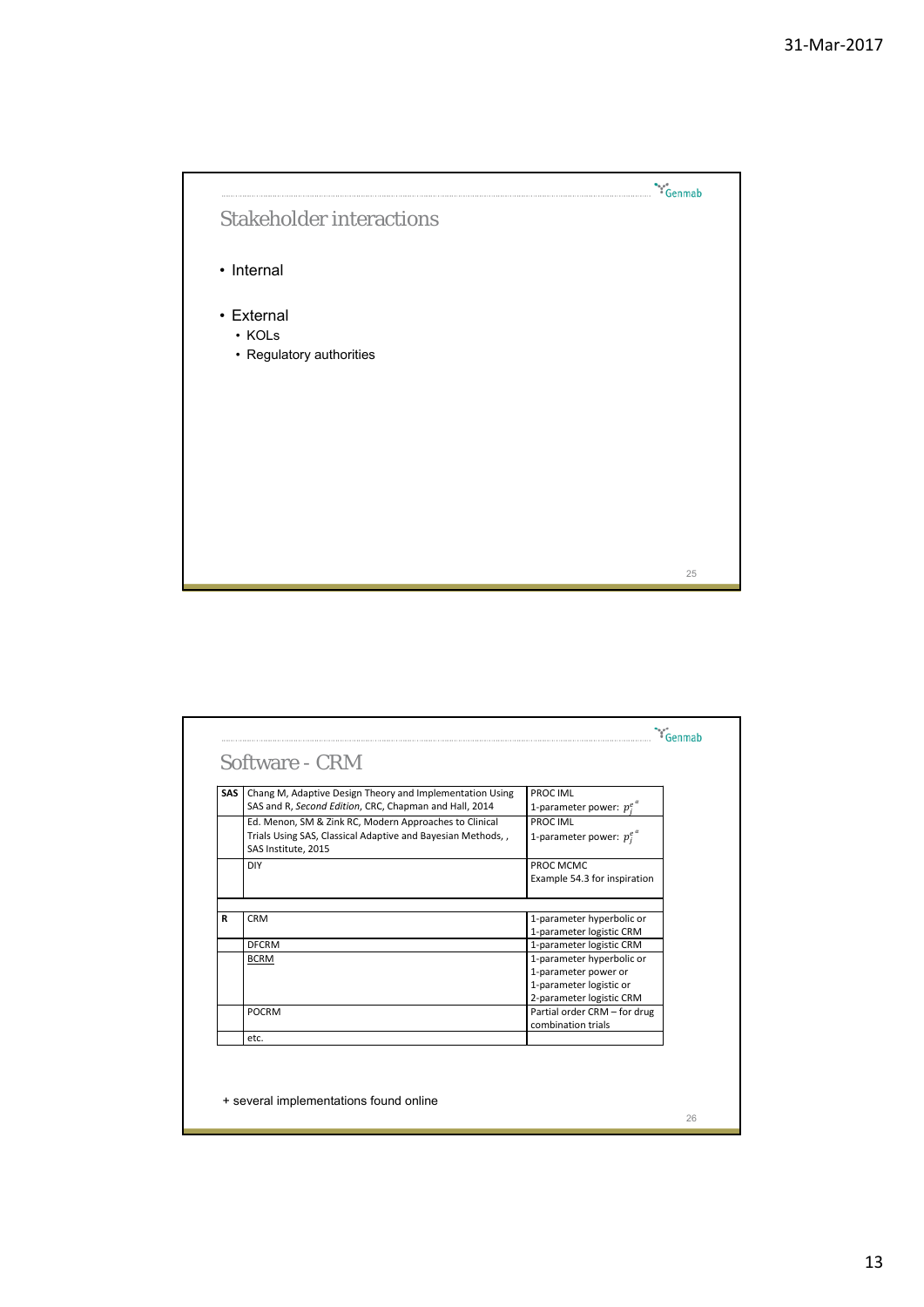

| <b>Boundaries</b>                                                                      |                                |                         |                           |                           |                                |        |                         |                   |                                  |                                  |                                  |                                                    |                     |                     |        |                     |                                  |  |
|----------------------------------------------------------------------------------------|--------------------------------|-------------------------|---------------------------|---------------------------|--------------------------------|--------|-------------------------|-------------------|----------------------------------|----------------------------------|----------------------------------|----------------------------------------------------|---------------------|---------------------|--------|---------------------|----------------------------------|--|
|                                                                                        |                                |                         |                           |                           |                                |        |                         |                   |                                  |                                  |                                  |                                                    |                     |                     |        |                     |                                  |  |
|                                                                                        |                                |                         |                           |                           |                                |        |                         |                   |                                  |                                  |                                  |                                                    |                     |                     |        |                     |                                  |  |
|                                                                                        |                                |                         |                           |                           |                                |        |                         |                   |                                  |                                  |                                  |                                                    |                     |                     |        |                     |                                  |  |
|                                                                                        |                                |                         |                           |                           |                                |        |                         |                   |                                  |                                  |                                  |                                                    |                     |                     |        |                     |                                  |  |
|                                                                                        |                                |                         |                           |                           |                                |        |                         |                   |                                  |                                  |                                  |                                                    |                     |                     |        |                     |                                  |  |
|                                                                                        |                                |                         |                           |                           |                                |        |                         |                   |                                  |                                  |                                  |                                                    |                     |                     |        |                     |                                  |  |
|                                                                                        |                                |                         |                           |                           |                                |        |                         |                   |                                  |                                  |                                  |                                                    |                     |                     |        |                     |                                  |  |
|                                                                                        |                                |                         |                           |                           |                                |        |                         |                   |                                  |                                  |                                  |                                                    |                     |                     |        |                     |                                  |  |
|                                                                                        |                                |                         |                           |                           |                                |        |                         |                   |                                  |                                  |                                  |                                                    |                     |                     |        |                     |                                  |  |
| Table 1. Dose escalation and de-escalation boundaries                                  |                                |                         |                           |                           |                                |        |                         |                   |                                  |                                  |                                  |                                                    |                     |                     |        |                     |                                  |  |
|                                                                                        |                                |                         |                           |                           |                                |        |                         |                   |                                  | Target toxicity rate for the MTD |                                  |                                                    |                     |                     |        |                     |                                  |  |
|                                                                                        |                                |                         |                           |                           |                                |        |                         |                   |                                  |                                  |                                  |                                                    |                     |                     |        |                     |                                  |  |
| <b>Boundary</b>                                                                        | 0.1                            |                         |                           | 0.15                      |                                |        | 0.2                     |                   |                                  | 0.25                             |                                  |                                                    | 0.3                 |                     | 0.35   |                     |                                  |  |
| $\lambda_{e}$ (escalation)                                                             | 0.078<br>0.119                 |                         |                           | 0.118<br>0.179            |                                |        | 0.157<br>0.238          |                   |                                  | 0.197<br>0.298                   |                                  |                                                    | 0.236<br>0.358      |                     |        | 0.276<br>0.419      |                                  |  |
| $\lambda$ d (de-escalation)                                                            |                                |                         |                           |                           |                                |        |                         |                   |                                  |                                  |                                  |                                                    |                     |                     |        |                     |                                  |  |
|                                                                                        |                                |                         |                           |                           |                                |        |                         |                   |                                  |                                  |                                  |                                                    |                     |                     |        |                     |                                  |  |
| Table 2. Dose escalation and de-escalation boundaries for target toxicity rate $=$ 30% |                                |                         |                           |                           |                                |        |                         |                   |                                  |                                  |                                  | The number of patients treated at the current dose |                     |                     |        |                     |                                  |  |
| <b>Action</b>                                                                          | 1                              | $\overline{\mathbf{c}}$ | 3                         | 4                         | 5                              | 6      | $\overline{\mathbf{z}}$ | 8                 | 9                                | 10                               | $\overline{\mathbf{u}}$          | 12                                                 | 13                  | 14                  | 15     | 16                  | 17                               |  |
| Escalate if no. of DLTs <                                                              | $\overline{0}$<br>$\mathbf{1}$ | $\circ$<br>$\mathbf{1}$ | $\circ$<br>$\overline{2}$ | $\circ$<br>$\overline{2}$ | $\mathbf{1}$<br>$\overline{2}$ | T<br>3 | $\mathbf{1}$<br>3       | $\mathbf{1}$<br>3 | $\overline{c}$<br>$\overline{4}$ | $\overline{2}$<br>4              | $\overline{c}$<br>$\overline{4}$ | $\overline{c}$<br>5                                | $\overline{3}$<br>5 | $\overline{3}$<br>6 | 3<br>6 | $\overline{3}$<br>6 | $\overline{4}$<br>$\overline{7}$ |  |
| De-escalate if no. of DLTs ≥                                                           |                                |                         |                           |                           |                                |        |                         |                   |                                  |                                  |                                  |                                                    |                     |                     |        |                     |                                  |  |
|                                                                                        |                                |                         |                           |                           |                                |        |                         |                   |                                  |                                  |                                  |                                                    |                     |                     |        |                     |                                  |  |
|                                                                                        |                                |                         |                           |                           |                                |        |                         |                   |                                  |                                  |                                  |                                                    |                     |                     |        |                     |                                  |  |
|                                                                                        |                                |                         |                           |                           |                                |        |                         |                   |                                  |                                  |                                  |                                                    |                     |                     |        |                     |                                  |  |
|                                                                                        |                                |                         |                           |                           |                                |        |                         |                   |                                  |                                  |                                  |                                                    |                     |                     |        |                     |                                  |  |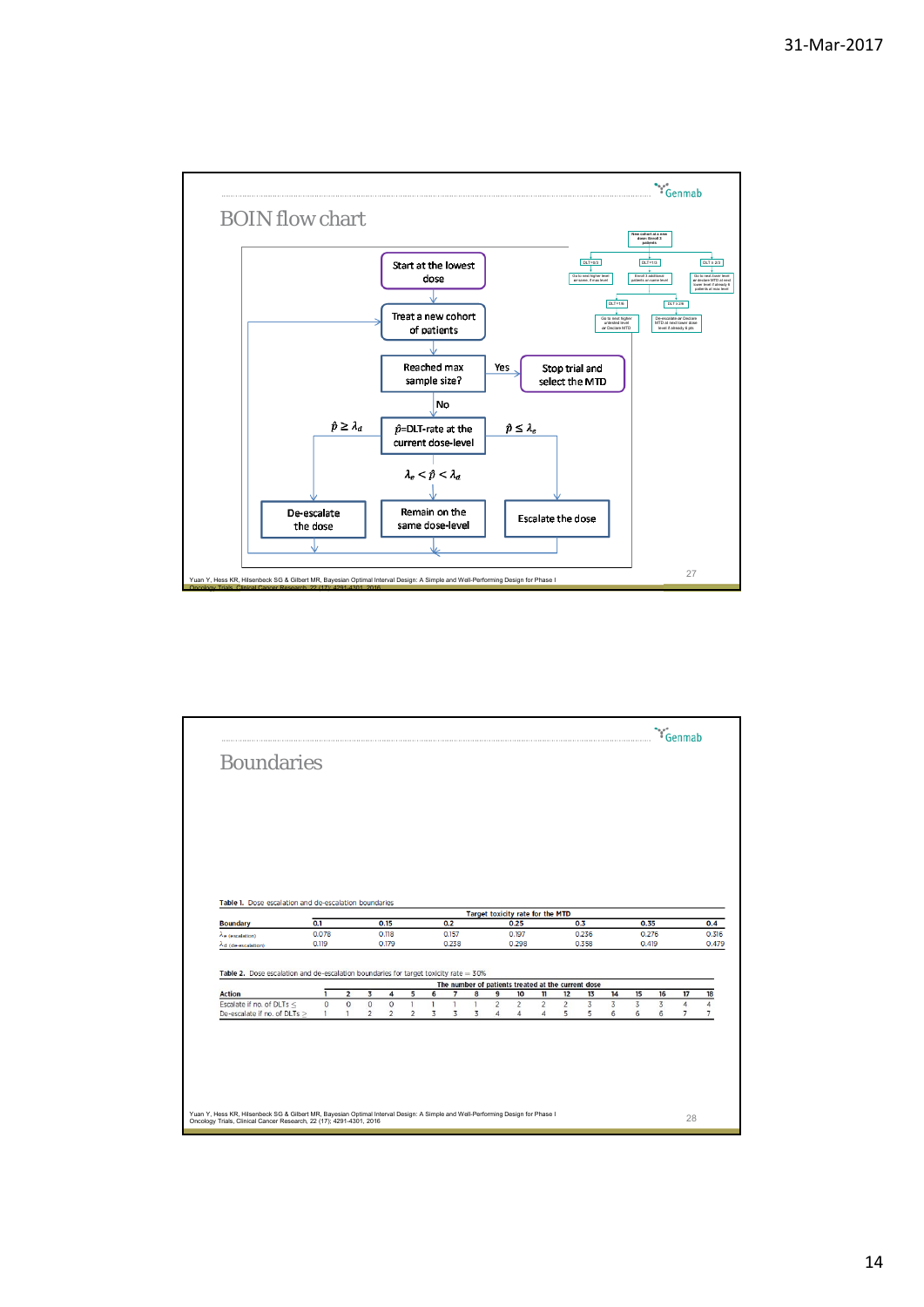

| Decision, based on the number                                                                                                                                                                                               | Number of patients evaluable<br>for DLT at the current dose-level |                  |          |                   |                |                |                     |                |                |
|-----------------------------------------------------------------------------------------------------------------------------------------------------------------------------------------------------------------------------|-------------------------------------------------------------------|------------------|----------|-------------------|----------------|----------------|---------------------|----------------|----------------|
| of patients with DLTs $(N_{DIT})$                                                                                                                                                                                           | 1                                                                 | 2                | 3        | $\overline{4}$    | 5              | 6              | 7                   | 8              | 9              |
| Escalate if $N_{DIT} \leq$                                                                                                                                                                                                  | $\Omega$                                                          | $\Omega$         | $\Omega$ | 0                 | $\theta$       | 1.             | 1.                  | 1              | 1              |
| Remain on dose-level if $N_{DIT}$ =                                                                                                                                                                                         |                                                                   |                  | 1        | 1                 | 1              | $\overline{c}$ | 2                   | $\overline{2}$ | $2,3*$         |
| De-escalate if $N_{DUT}$ >                                                                                                                                                                                                  | 1                                                                 | 1                | 2        | 2                 | $\overline{c}$ | 3              | 3                   | 3              | $\overline{4}$ |
| Disallow dose-level if $N_{DIT} \geq$                                                                                                                                                                                       |                                                                   |                  |          |                   |                |                |                     |                |                |
|                                                                                                                                                                                                                             |                                                                   | $NA$ $NA \geq 3$ |          | $\geq$ 3 $\geq$ 3 |                | $\geq$ 4       | $\geq 4$   $\geq 5$ |                | >5             |
| • Trial stops when:<br>• the maximum sample size has been reached (e.g. $N_{\text{max}}$ =48), or<br>• there are $n$ (e.g. $n=9$ ) patients evaluable for DLTs on a dose-level, or<br>• the lowest dose has been disallowed |                                                                   |                  |          |                   |                |                |                     |                |                |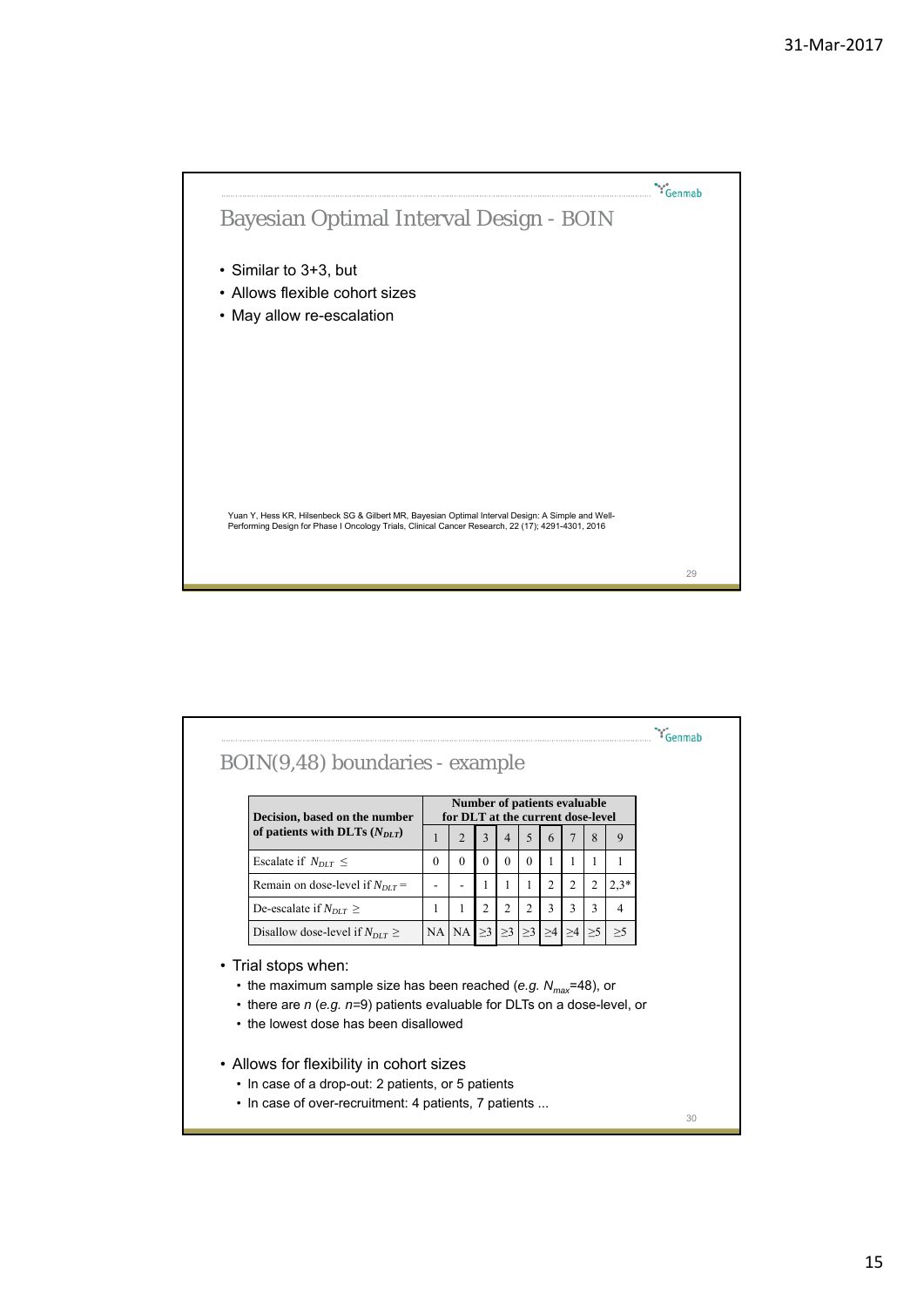

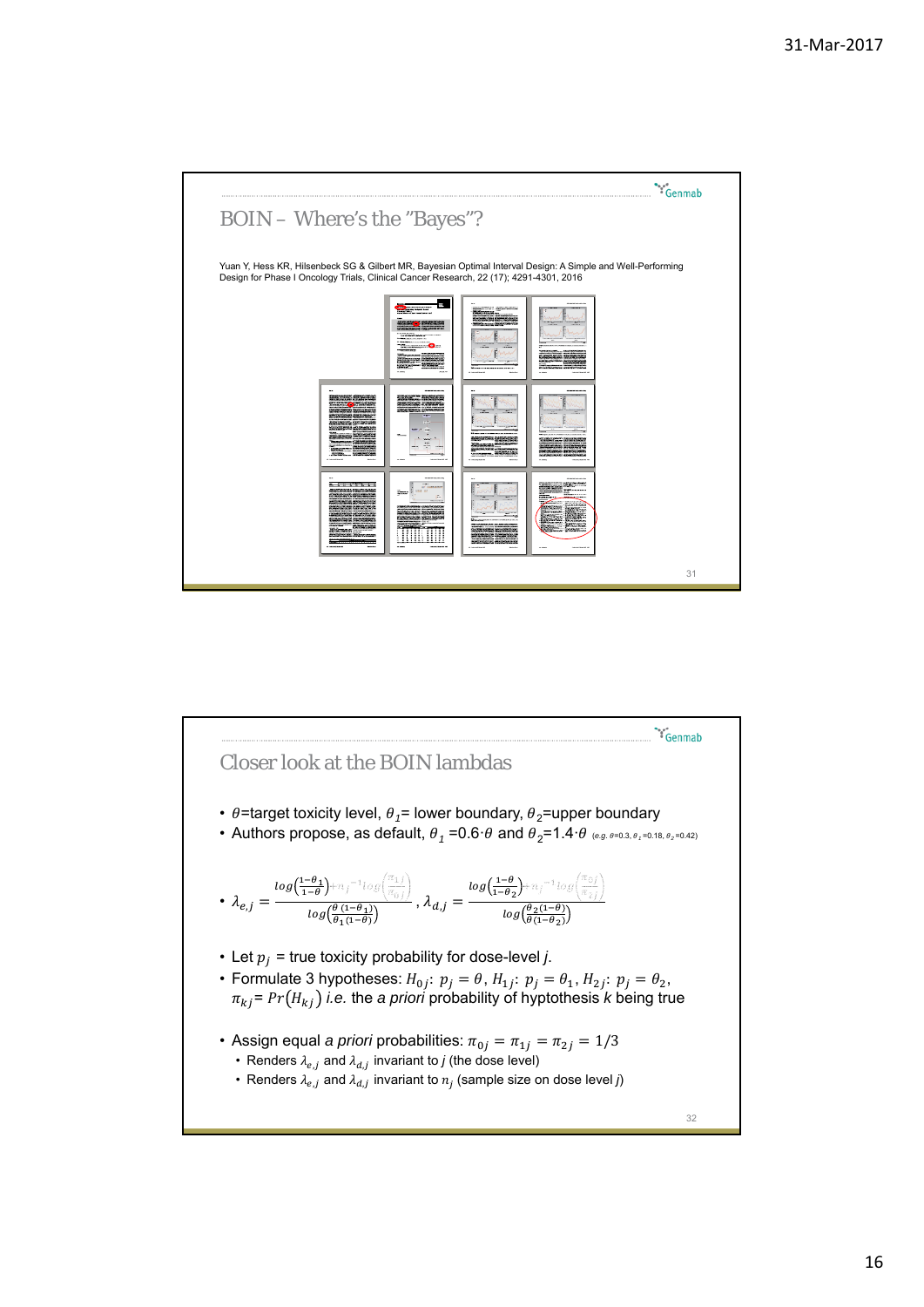

| <b>BOIN</b><br>$\mathbf R$ | Developed by authors et al.<br>Implementation includes<br>features not included in the<br>paper, and vice versa.<br>+ can handle combination<br>trials. |
|----------------------------|---------------------------------------------------------------------------------------------------------------------------------------------------------|
|                            |                                                                                                                                                         |
|                            |                                                                                                                                                         |
|                            |                                                                                                                                                         |
|                            |                                                                                                                                                         |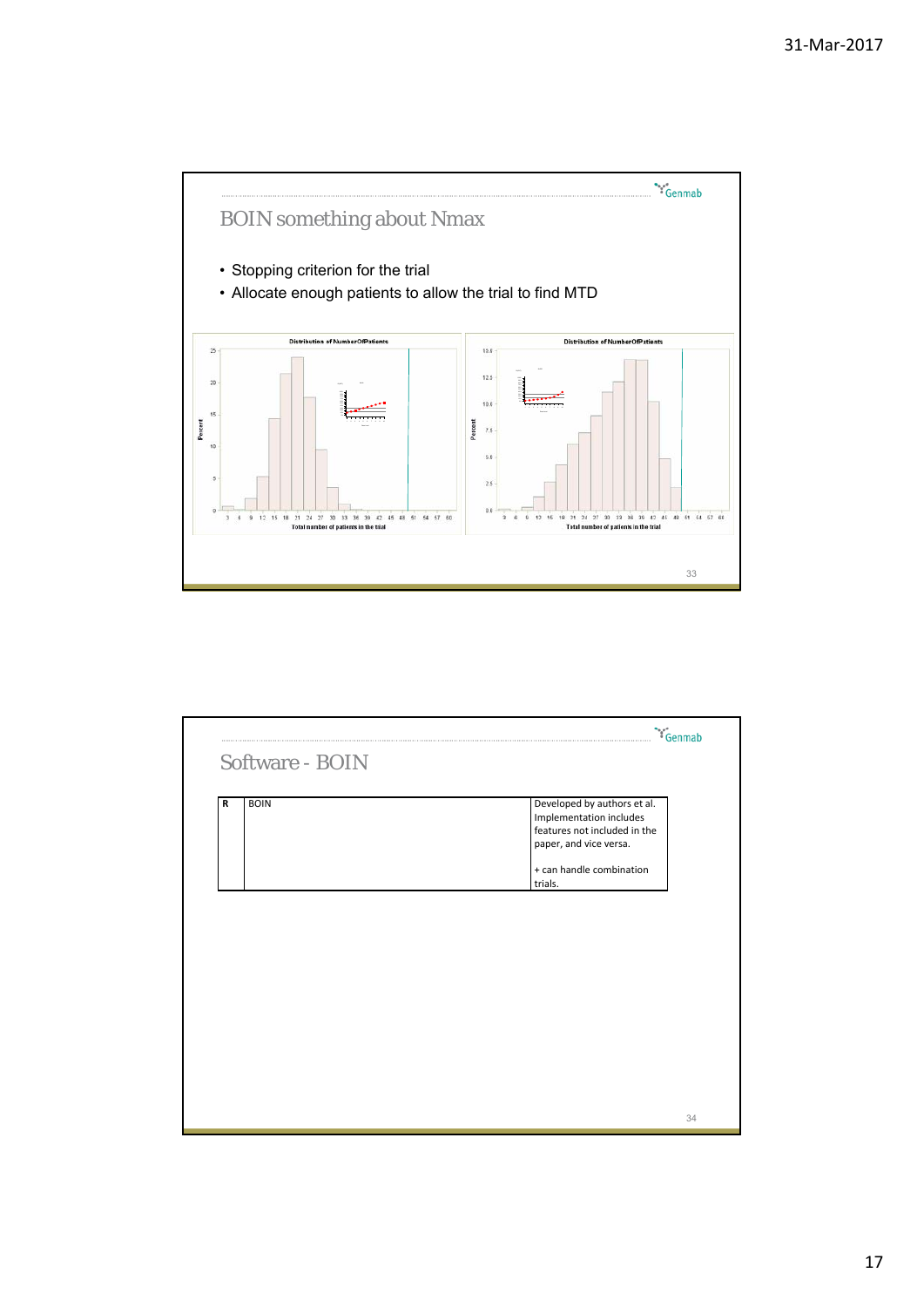

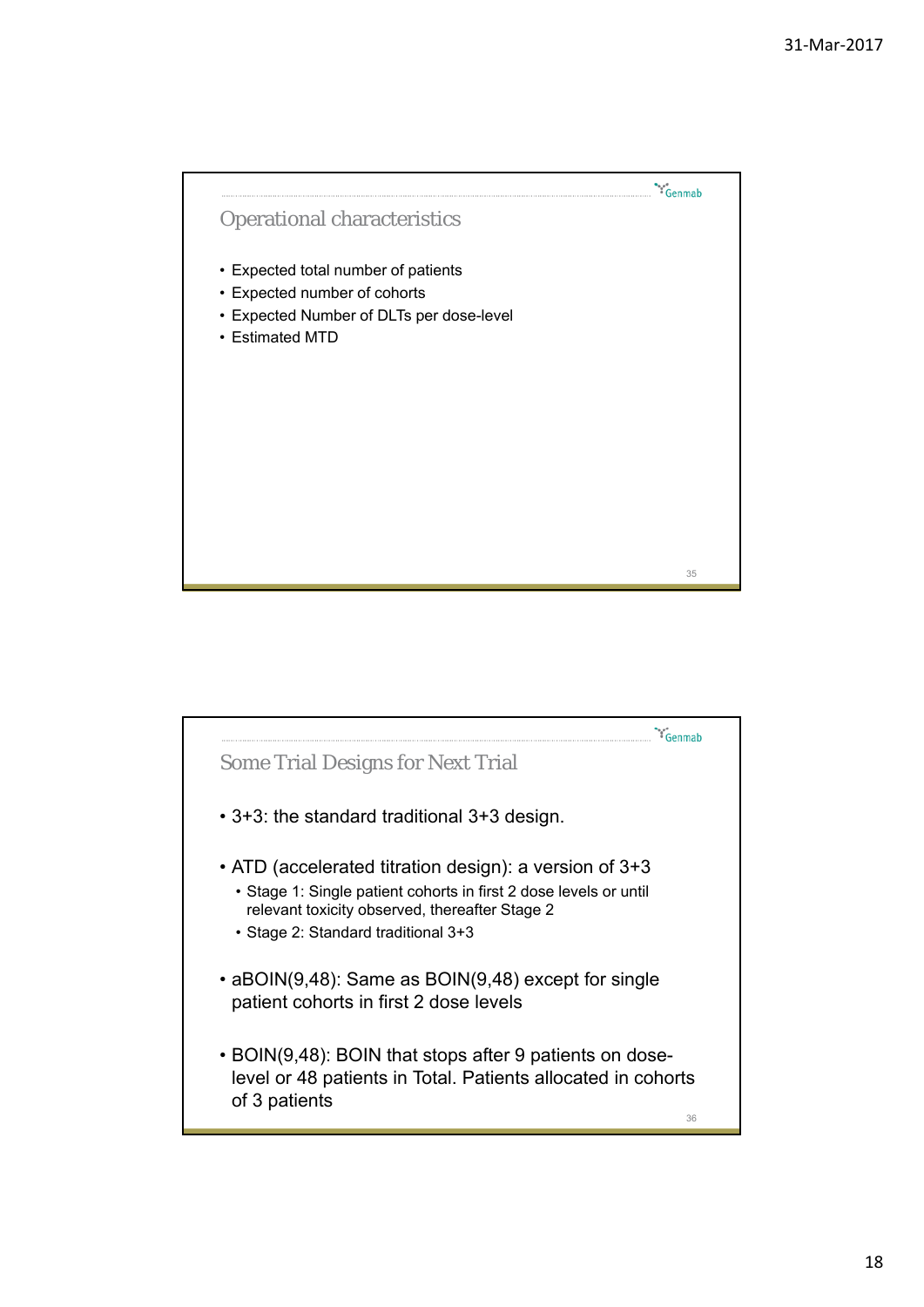

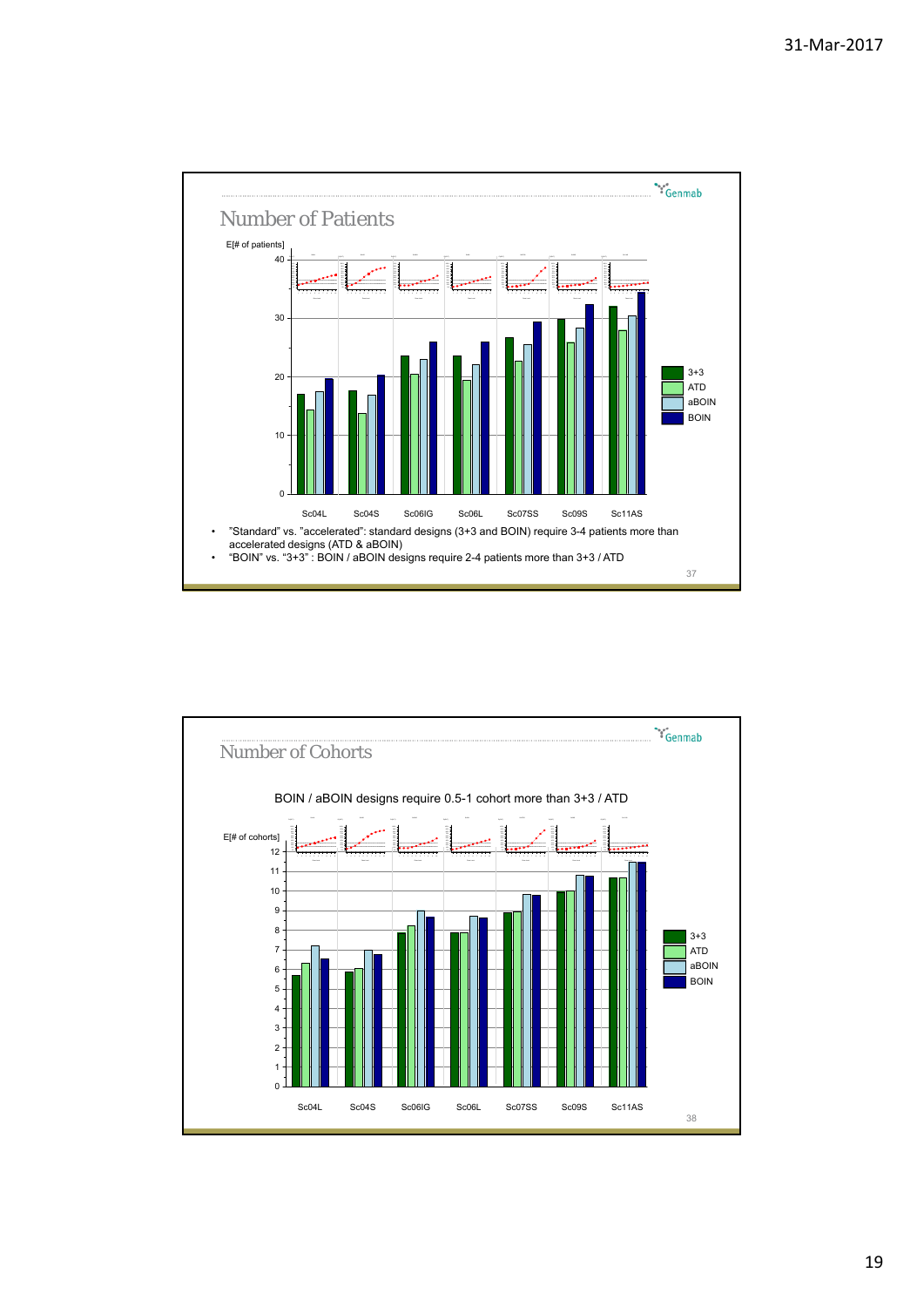

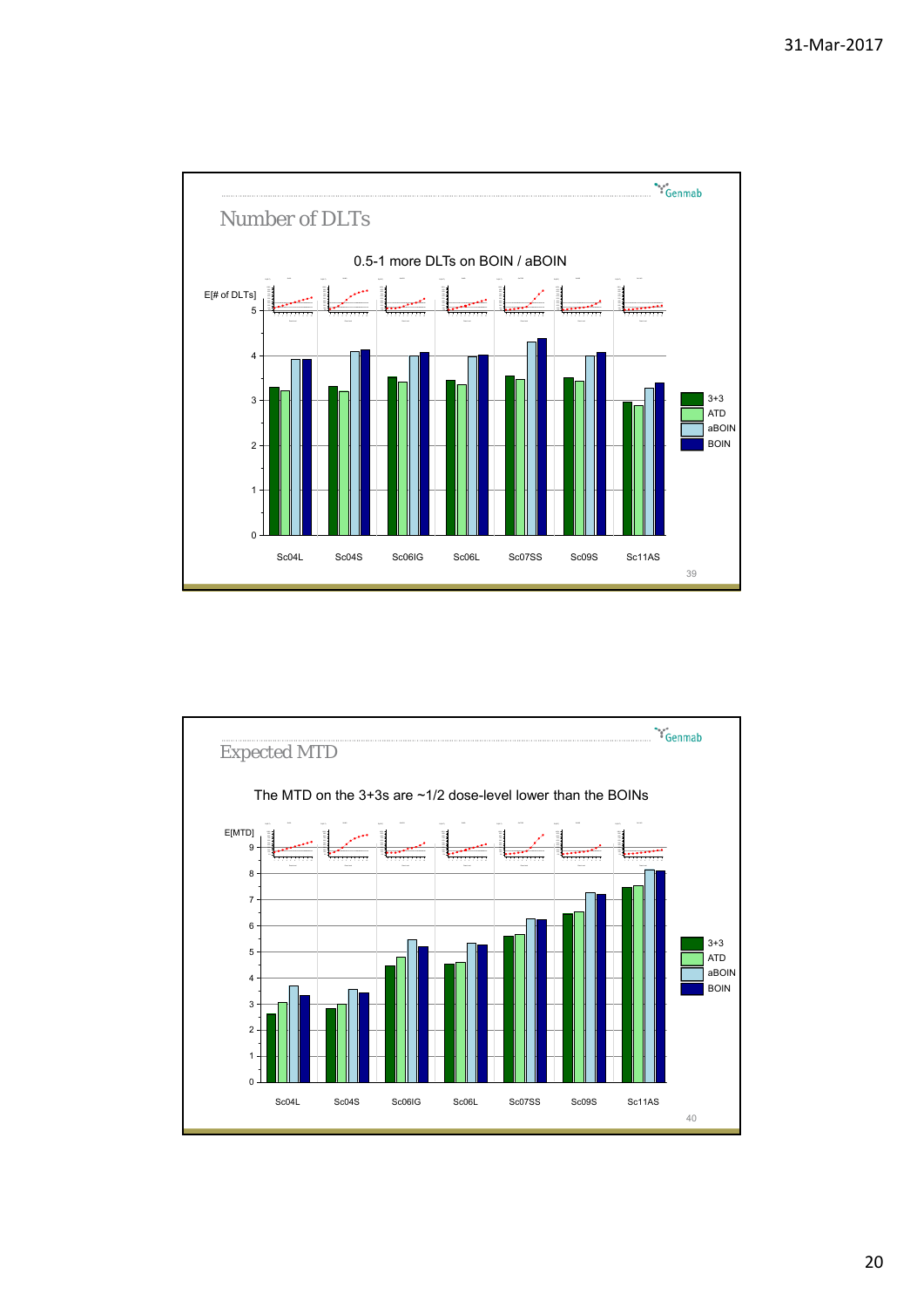

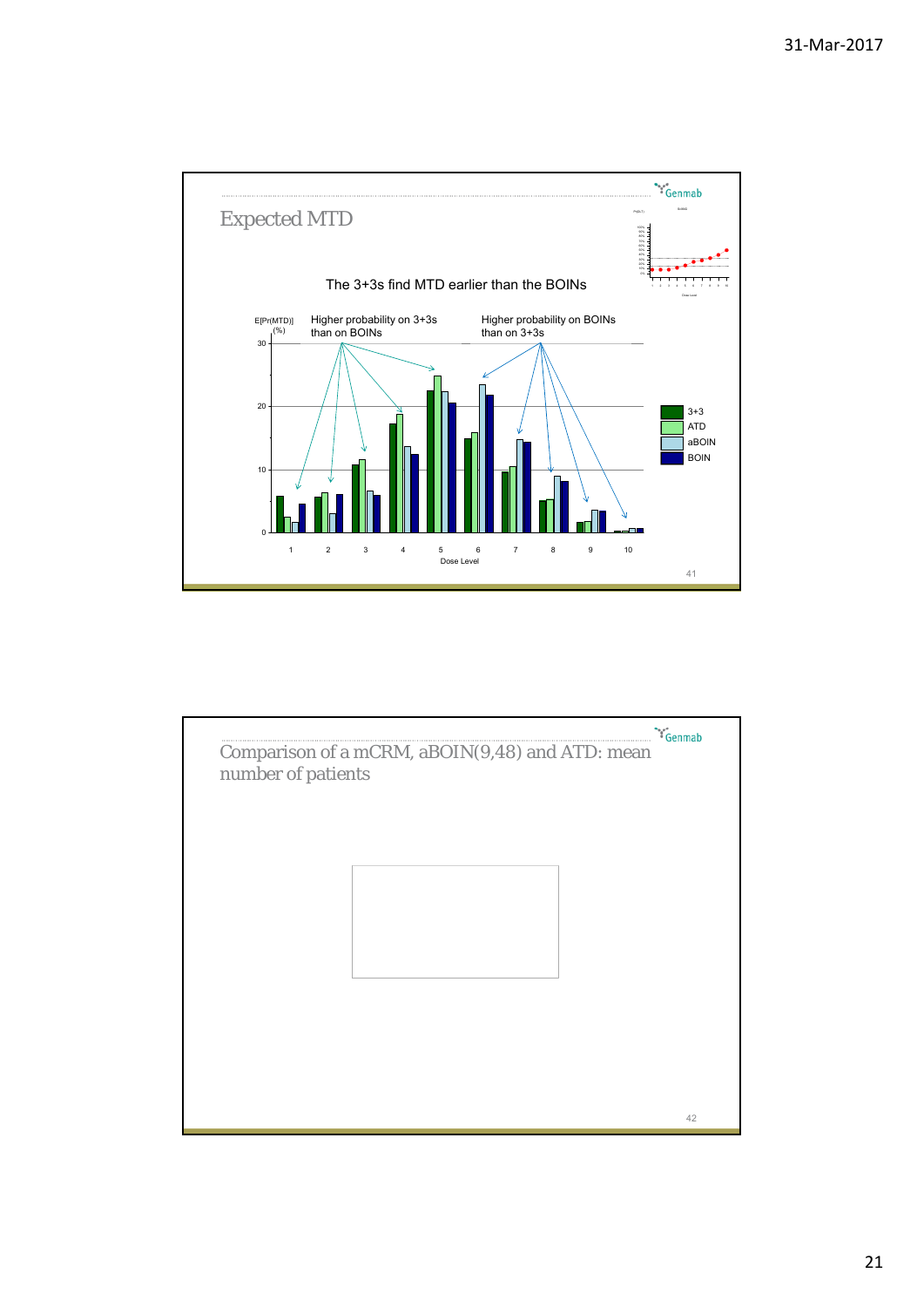|                           | <b>mCRM</b>               | <b>ATD</b>               | <b>ABOIN</b>              |
|---------------------------|---------------------------|--------------------------|---------------------------|
| <b>Fstimate of MTD</b>    | Estimates at or near      | Under-estimation of      | Estimates at or near      |
|                           | actual MTD.               | MTD by design, not as    | actual MTD.               |
|                           |                           | bad as $3+3$ .           |                           |
| <b>Number of patients</b> | In line with aBOIN        | Smallest sample size, 1- | In line with mCRM         |
|                           |                           | 5 patients less than the |                           |
|                           |                           | others                   |                           |
| <b>Number of patients</b> | More patients on          | Stop earlier: more       | More patients on          |
| on different dose         | higher (near MTD)         | patients on lower dose   | higher dose levels        |
| levels                    | dose levels               | levels                   |                           |
| <b>Number of patients</b> | More patients with        | Less patients with DLTs  | More patients with        |
| with DLT                  | DLTs $(2)$                |                          | DLTs $($ <sup>~1</sup> )  |
| Pros                      | Better estimate of        | Straightforward          | <b>Better estimate of</b> |
|                           | MTD (accuracy &           | Nearly memoryless        | MTD (accuracy &           |
|                           | precision)                |                          | precision)                |
|                           | Flexibility (cohort sizes |                          |                           |
|                           | may vary)                 |                          | Flexibility (cohort sizes |
|                           | Uses information          |                          | may vary)                 |
|                           | available before and      |                          |                           |
|                           | during trial              |                          |                           |
| Cons                      | Can "go wrong"* if        | Rigid "3+3" & more       |                           |
|                           | not set-up correctly      | biased and uncertain     |                           |